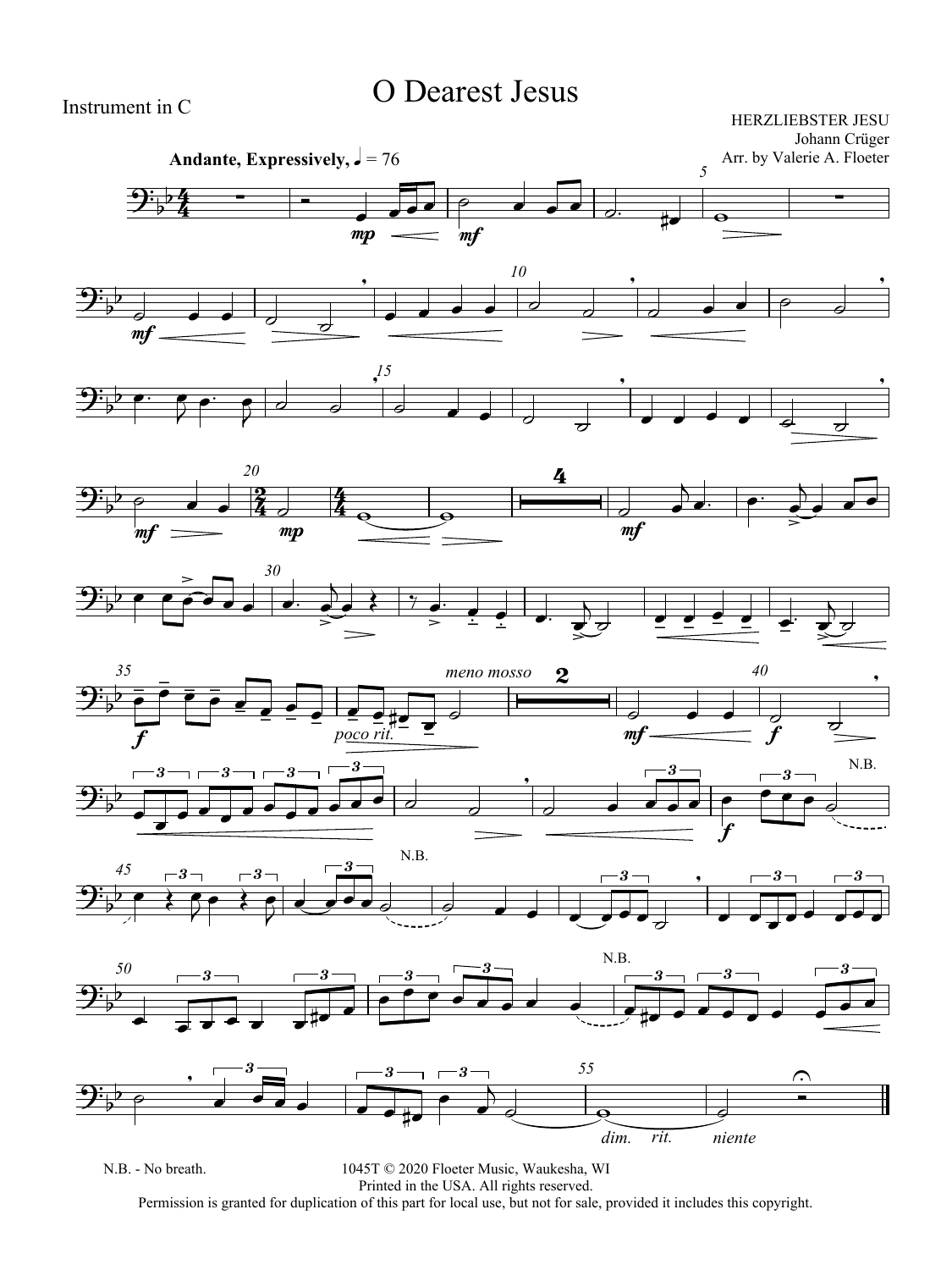## In God, My Faithful God

Instrument in C

AUF MEINEN LIEBEN GOTT *Kurtzweilige Teutsche Lieder* Arr. by Valerie A. Floeter















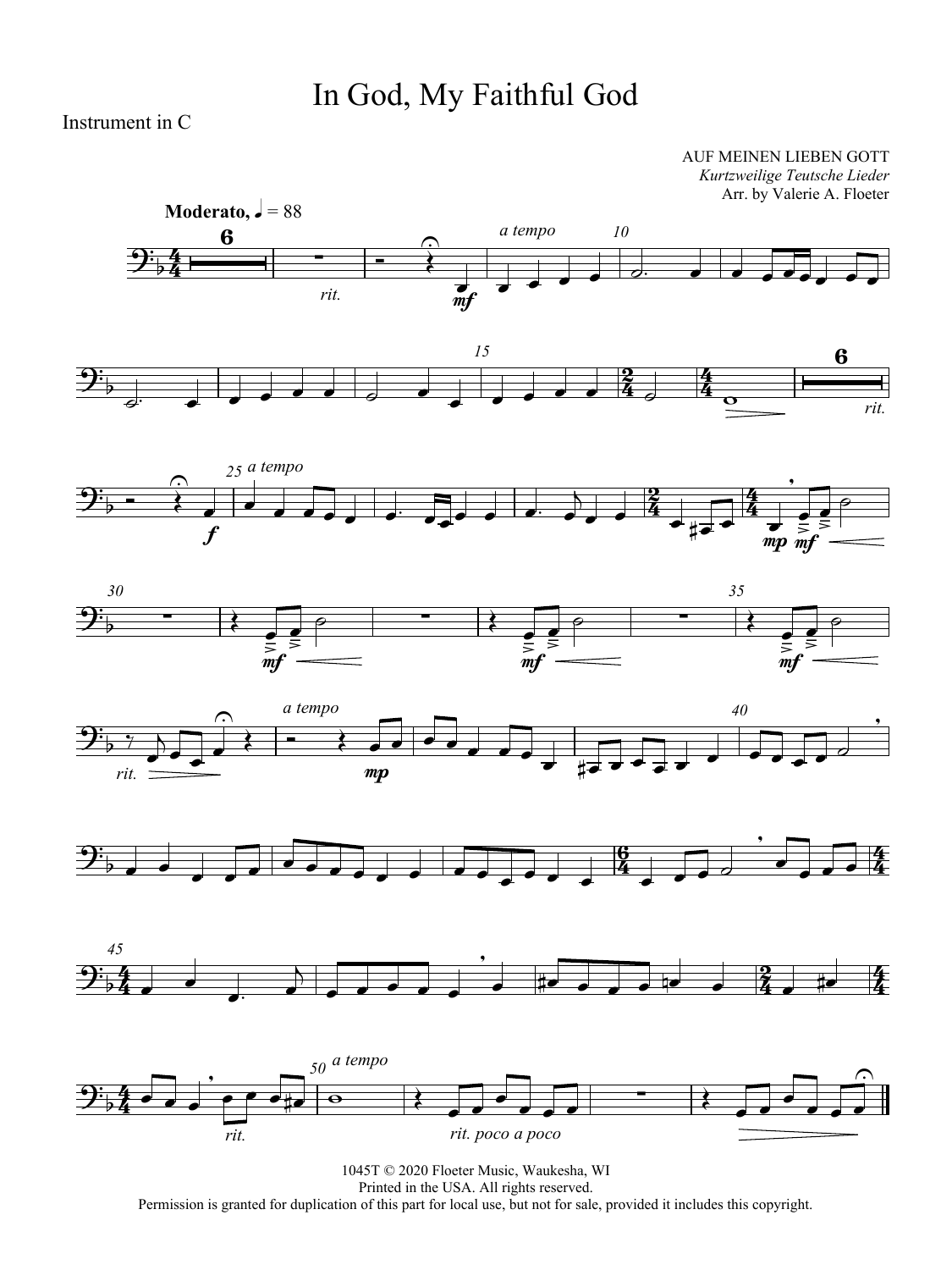## Christ Is Made the Sure Foundation

Instrument in C

#### WESTMINSTER ABBEY Henry Purcell Arr. by Valerie A. Floeter



















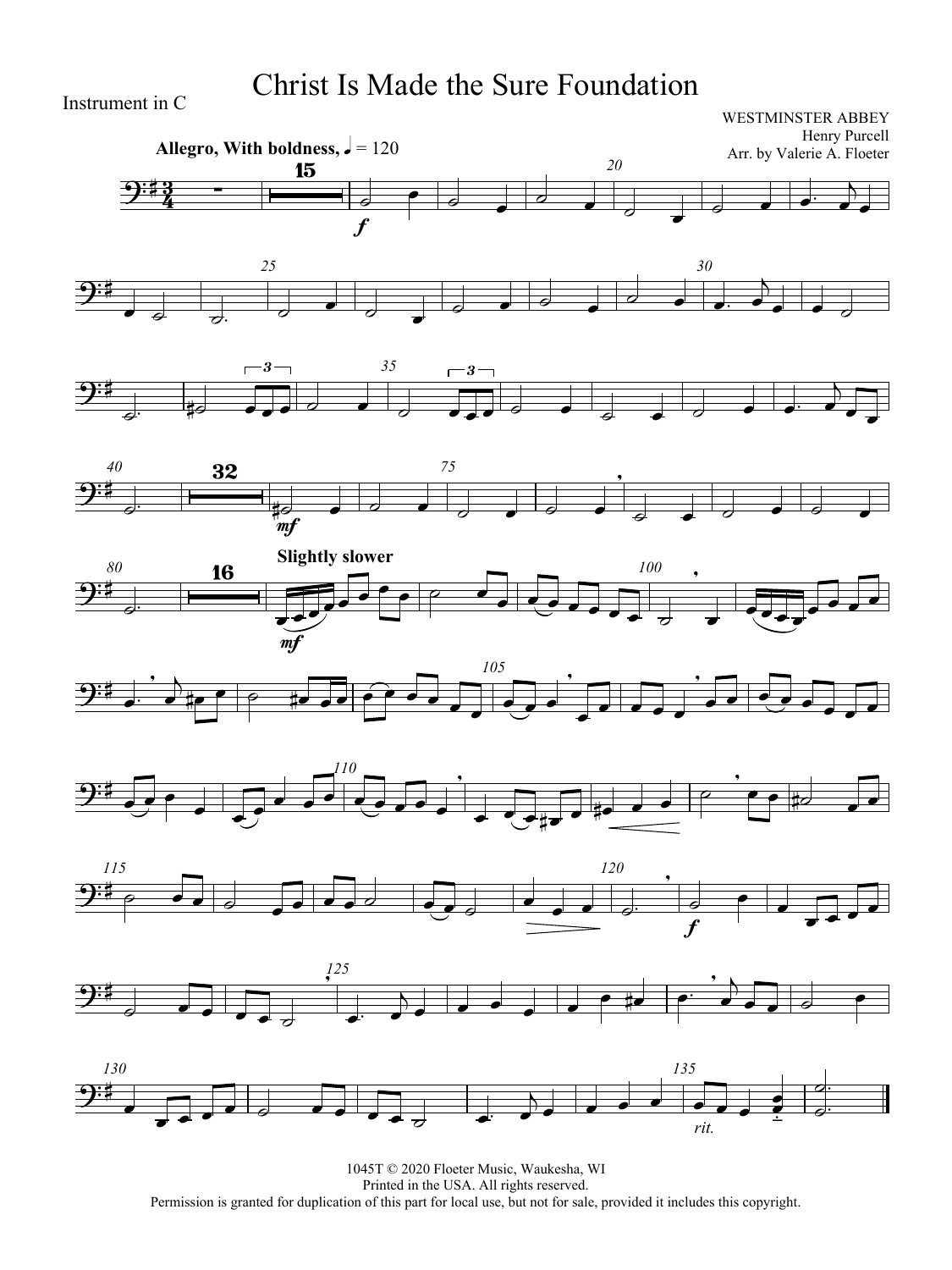# Sing to the Lord of Harvest

Instrument in C

WIE LIEBLICH IST DER MAIEN Johann Steurlein

















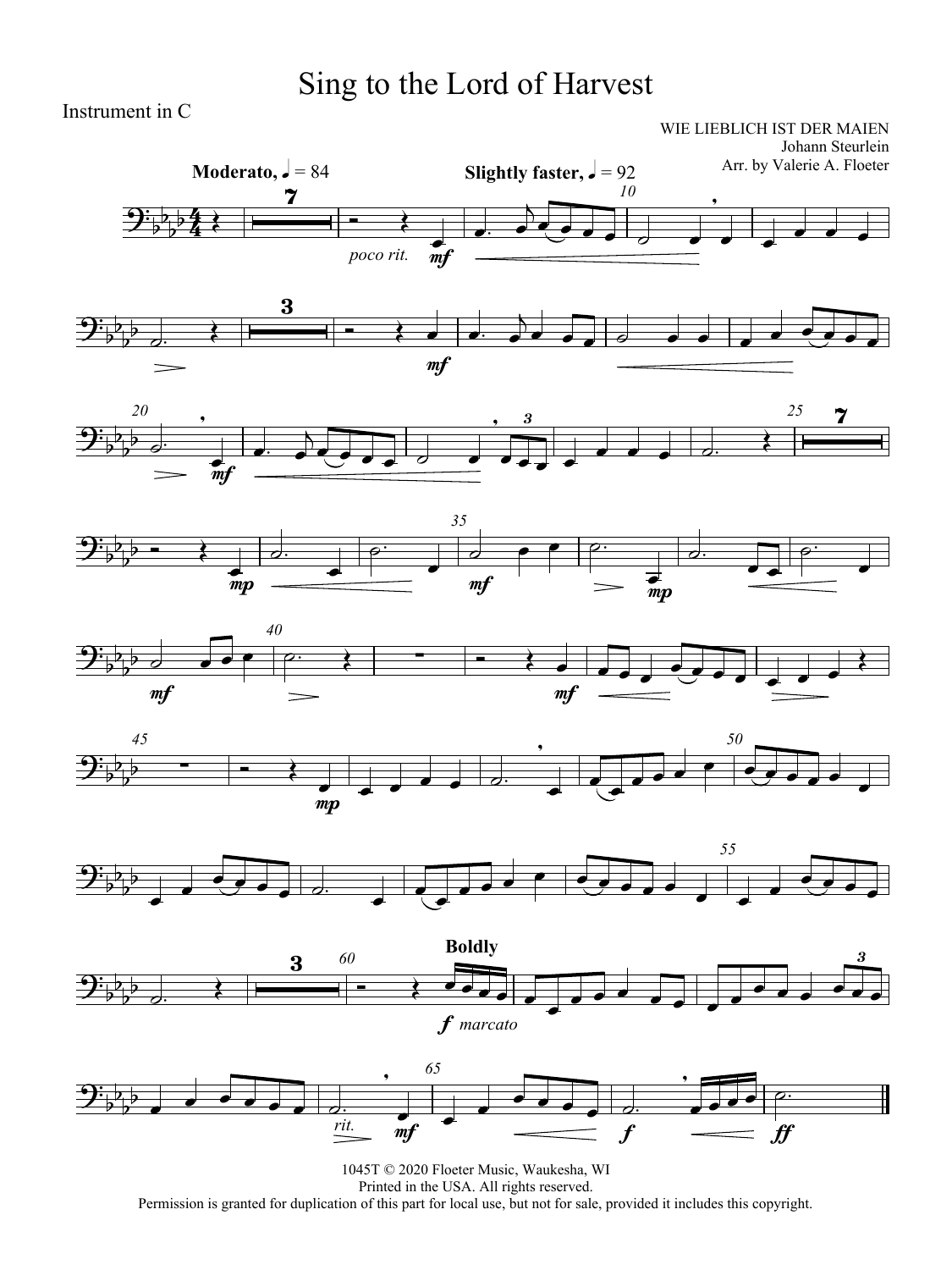## *to Dr. Patricia Backhaus* Behold, a Branch Is Growing

Instrument in C

ES IST EIN ROS *Alte Catholische Geistliche Kirchenges*eng Arr. by Valerie A. Floeter













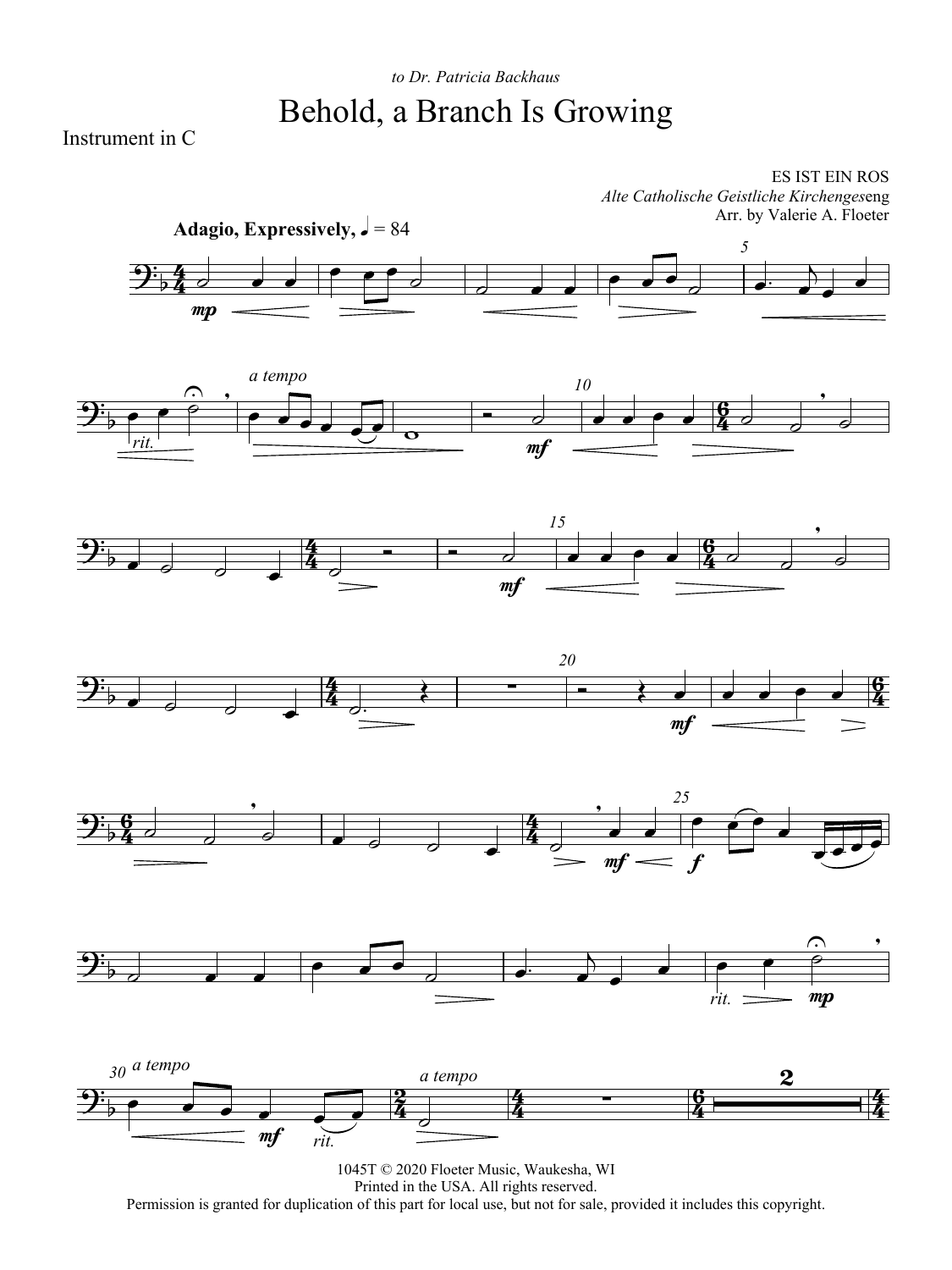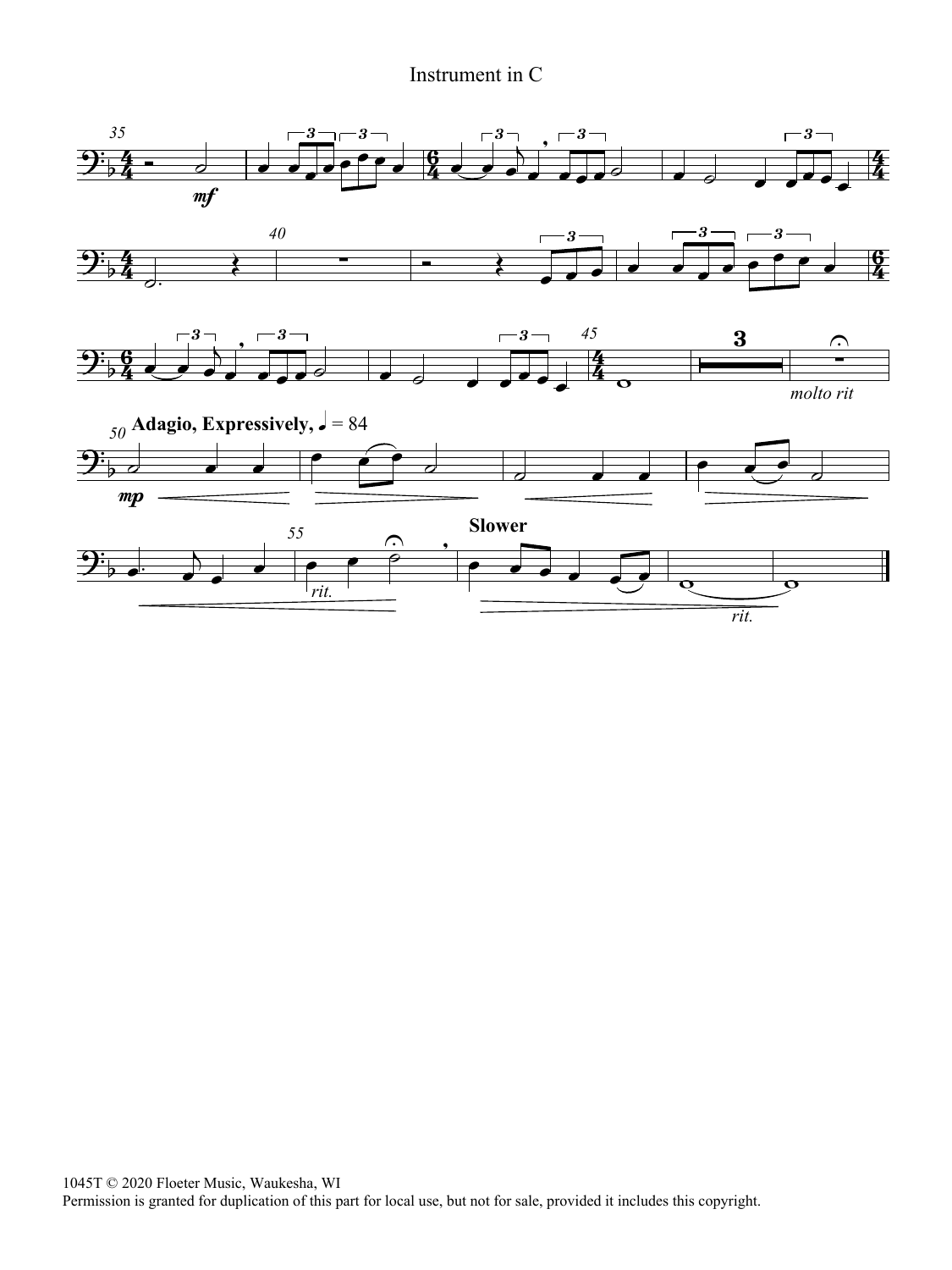Who Is He

Instrument in C















1045T © 2020 Floeter Music, Waukesha, WI Printed in the USA. All rights reserved. Permission is granted for duplication of this part for local use, but not for sale, provided it includes this copyright.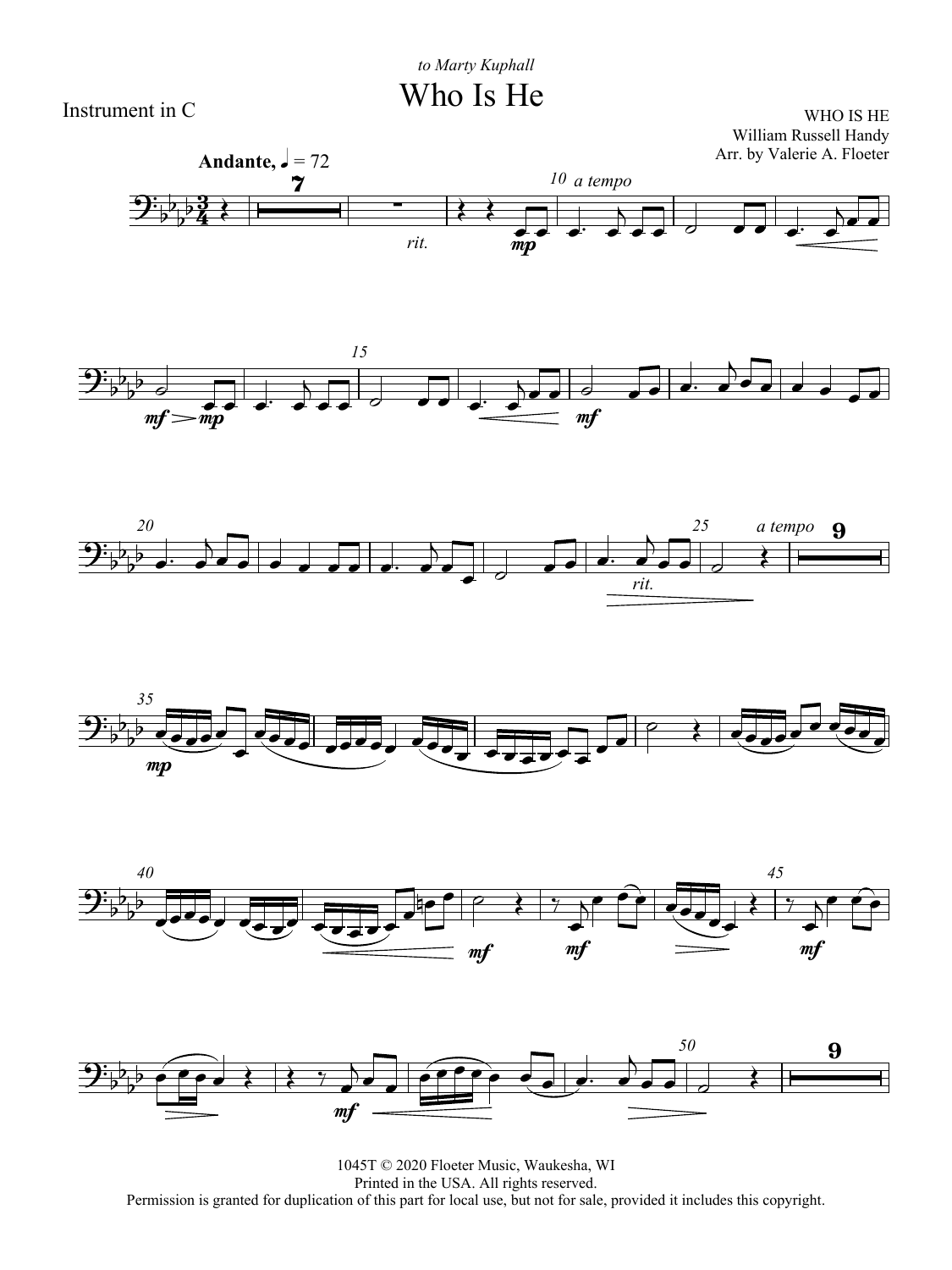













1045T © 2020 Floeter Music, Waukesha, WI

Permission is granted for duplication of this part for local use, but not for sale, provided it includes this copyright.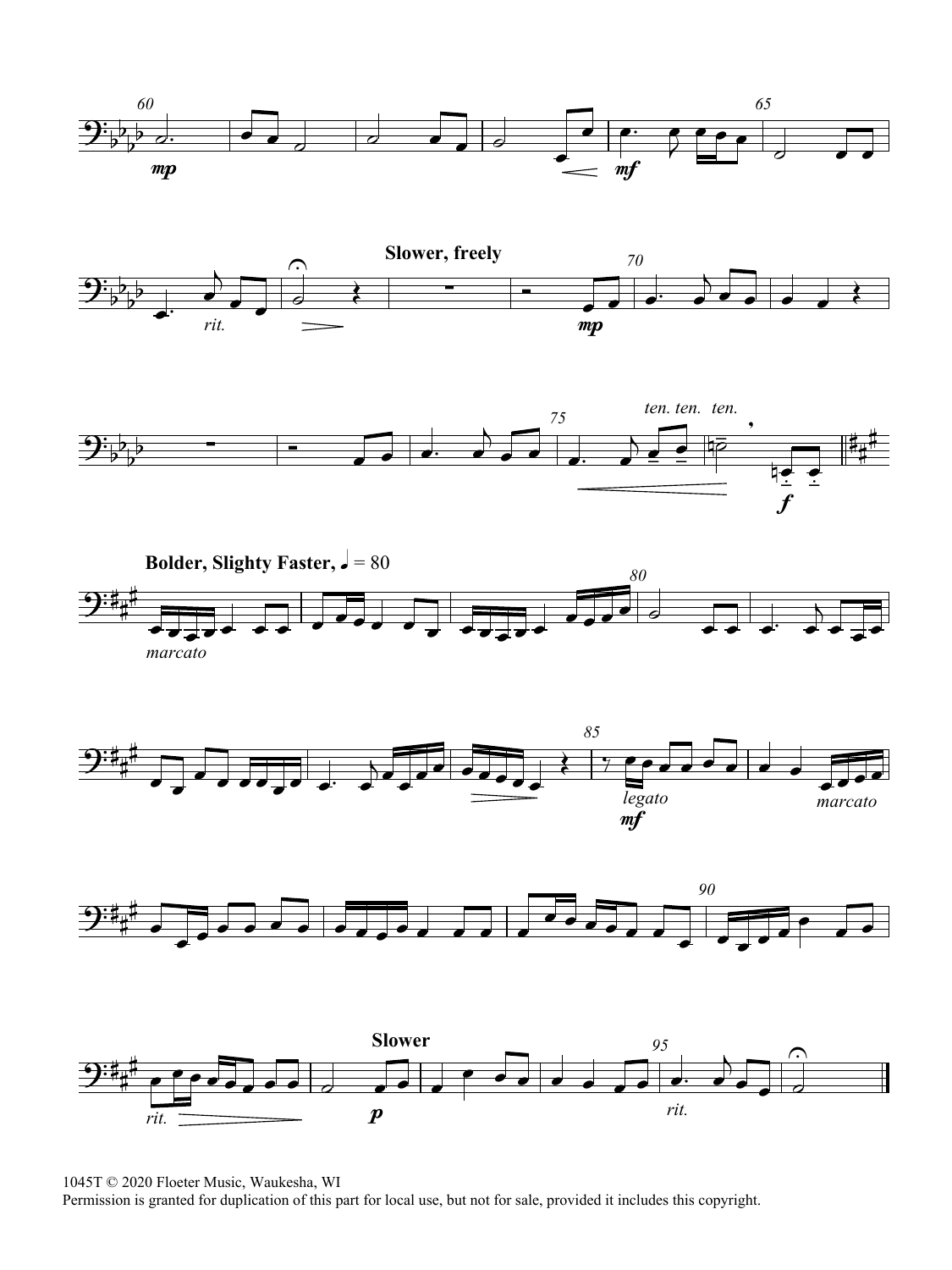## Many and Great, O God

Instrument in C

LAC QUI PARLE Dakota Melody Arr. by Valerie A. Floeter















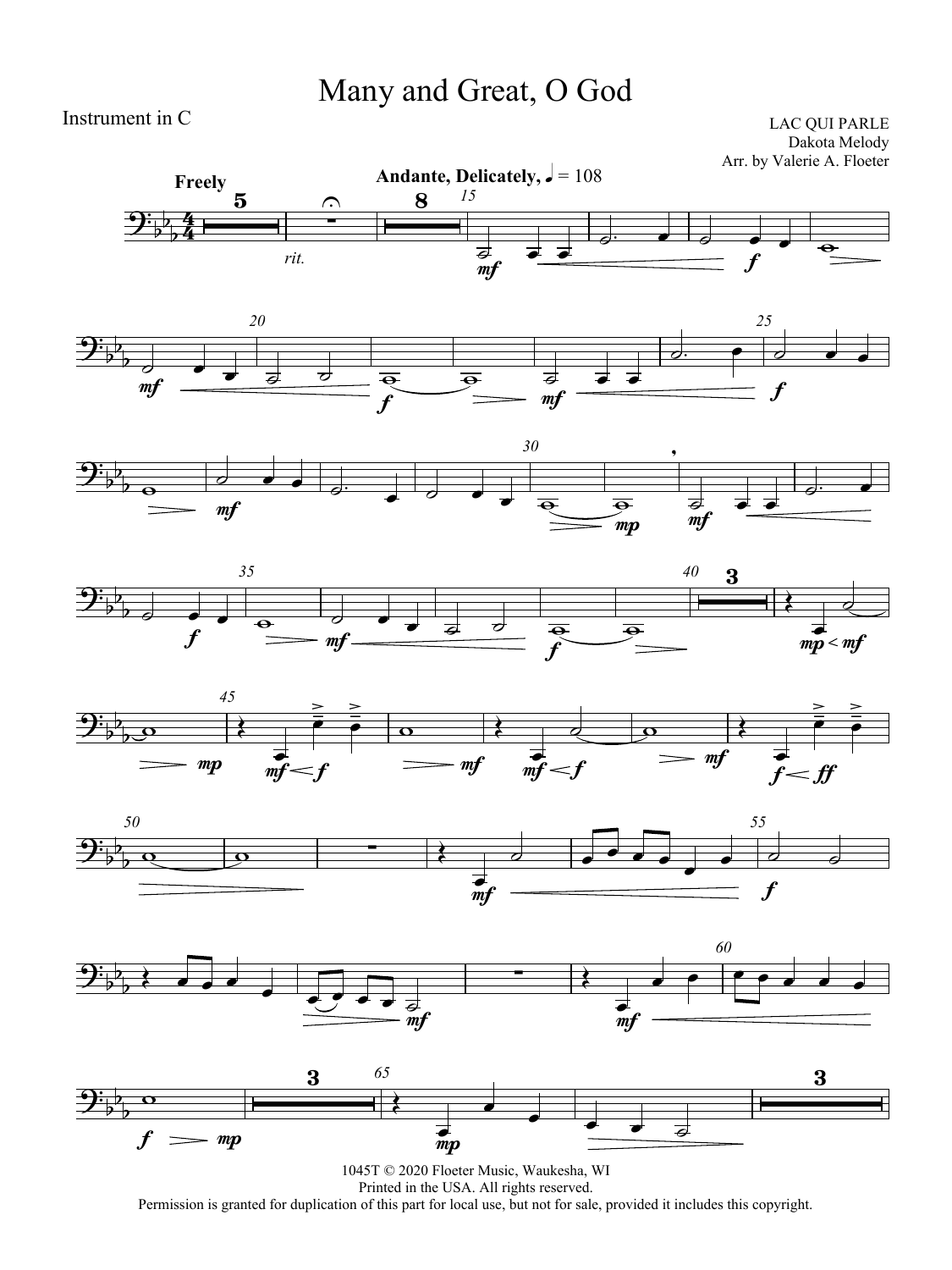

1045T © 2020 Floeter Music, Waukesha, WI

Permission is granted for duplication of this part for local use, but not for sale, provided it includes this copyright.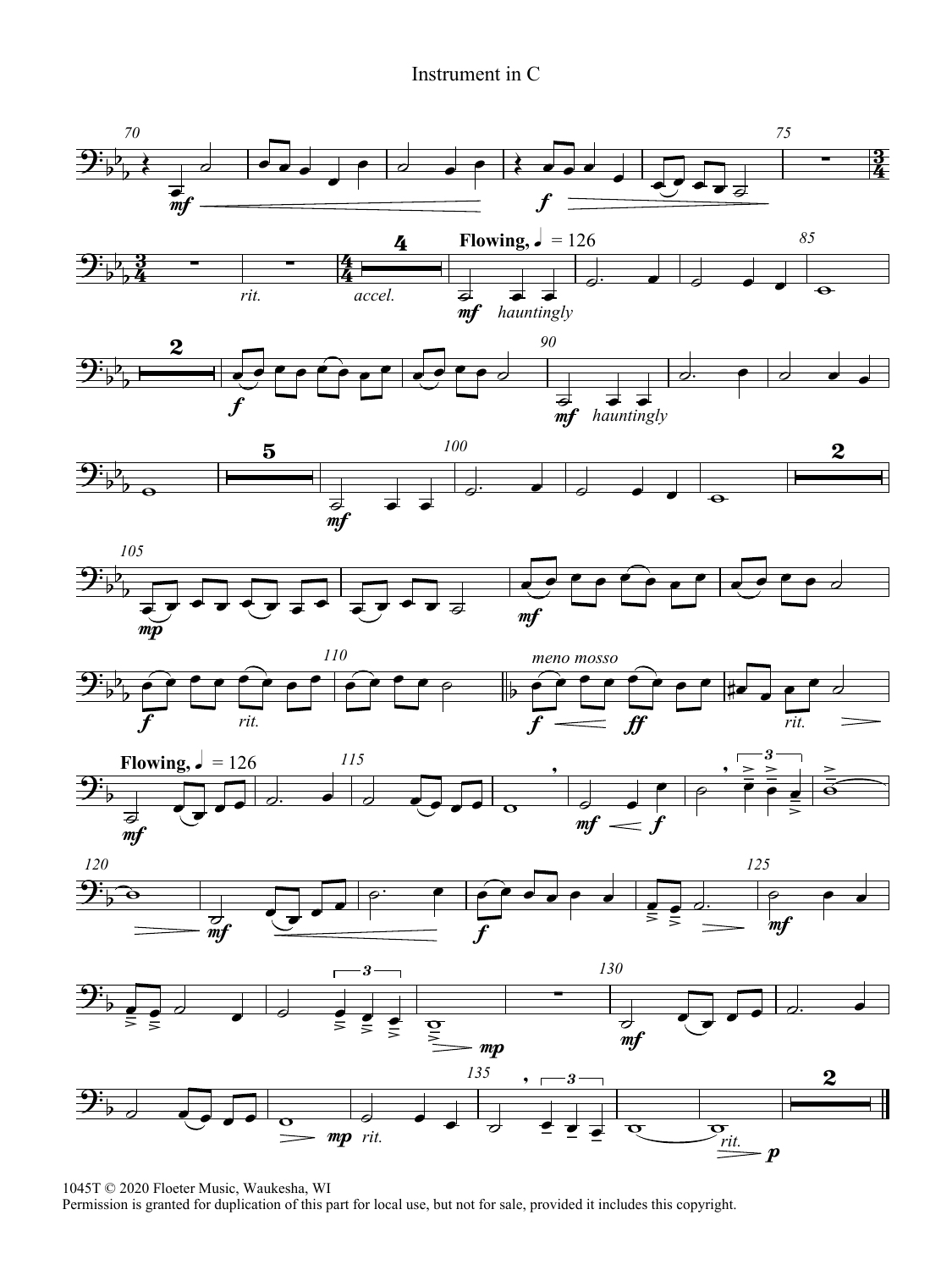### *to Al Floeter* The Church's One Foundation

Instrument in C



Printed in the USA. All rights reserved. Permission is granted for duplication of this part for local use, but not for sale, provided it includes this copyright. .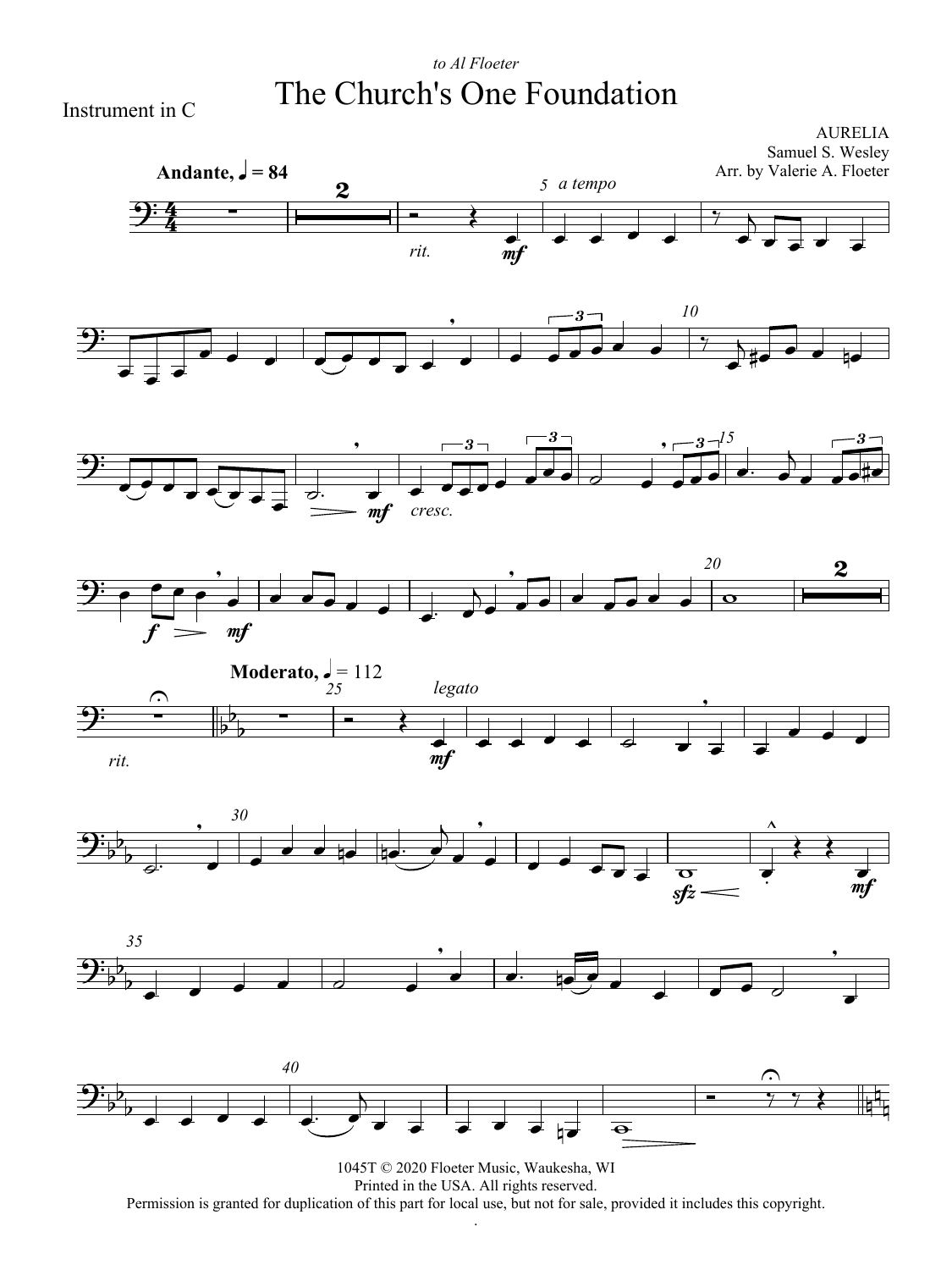